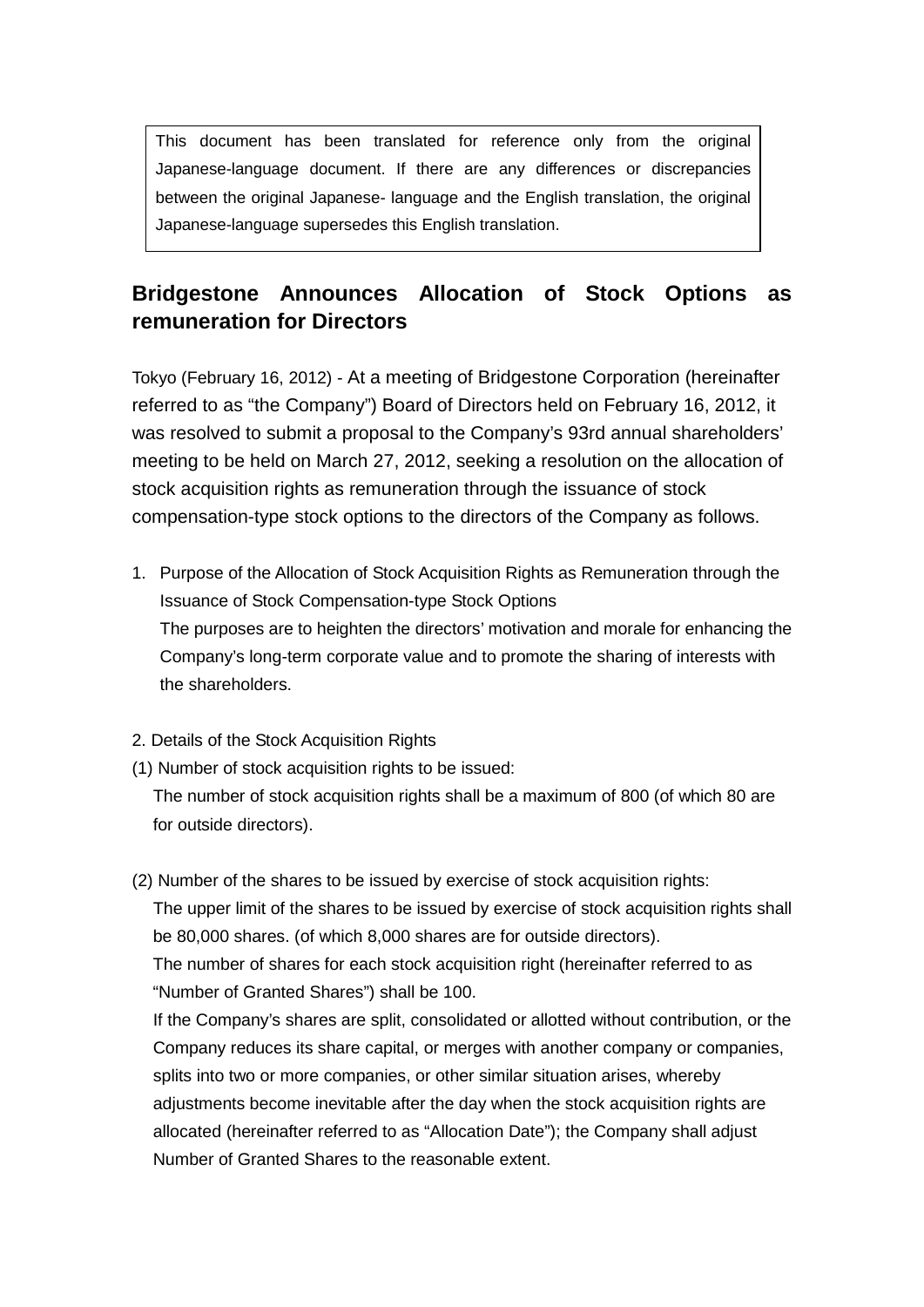- (3) Value of the property invested in exercising each stock acquisition right: The value of the property invested in exercising each stock acquisition right shall be the product of the subscription amount per share (hereinafter referred to as "Exercise Value") for shares to be issued or transferred by exercise of each stock acquisition right multiplied by Number of Granted Shares. The Exercise Value shall be one (1) yen.
- (4) Exercisable period for the stock acquisition rights: From Allocation Date until (and including) April 30, 2032.
- (5) Conditions for exercising the stock acquisition rights The stock acquisition rights may be exercised by the director on the day after he or she ceases to be a director of the Company. Other conditions for exercising the stock acquisition rights shall be determined by the Board of Directors prescribing the subscription requirements of the stock acquisition rights.
- (6) Restriction on acquisition of stock acquisition rights via transfer: Acquisition of the stock acquisition rights via transfer shall require an approval of the Board of Directors of the Company.
- (7) Causes and conditions for acquisition of the stock acquisition rights by the Company: If the shareholders' meeting of the Company approves a proposal of (i) a merger agreement by which the Company dissolves or (ii) a share exchange agreement or a share transfer plan by which the Company becomes a wholly owned subsidiary of another company or companies, the Company shall acquire the stock acquisition rights that remain unexercised without any payment or other compensation, as of the day of such approval.

(8) Handling of possible fractions below one (1) share in the number of shares issued to any eligible persons who have exercised their stock acquisition rights: Fractions below one (1) share shall be rounded down.

(9) Value of stock acquisition rights:

The value of the stock acquisition rights concerned shall be calculated using the Black-Scholes Model based on various conditions applicable on Allocation Date.

(10) Other matters related to the stock acquisition rights: